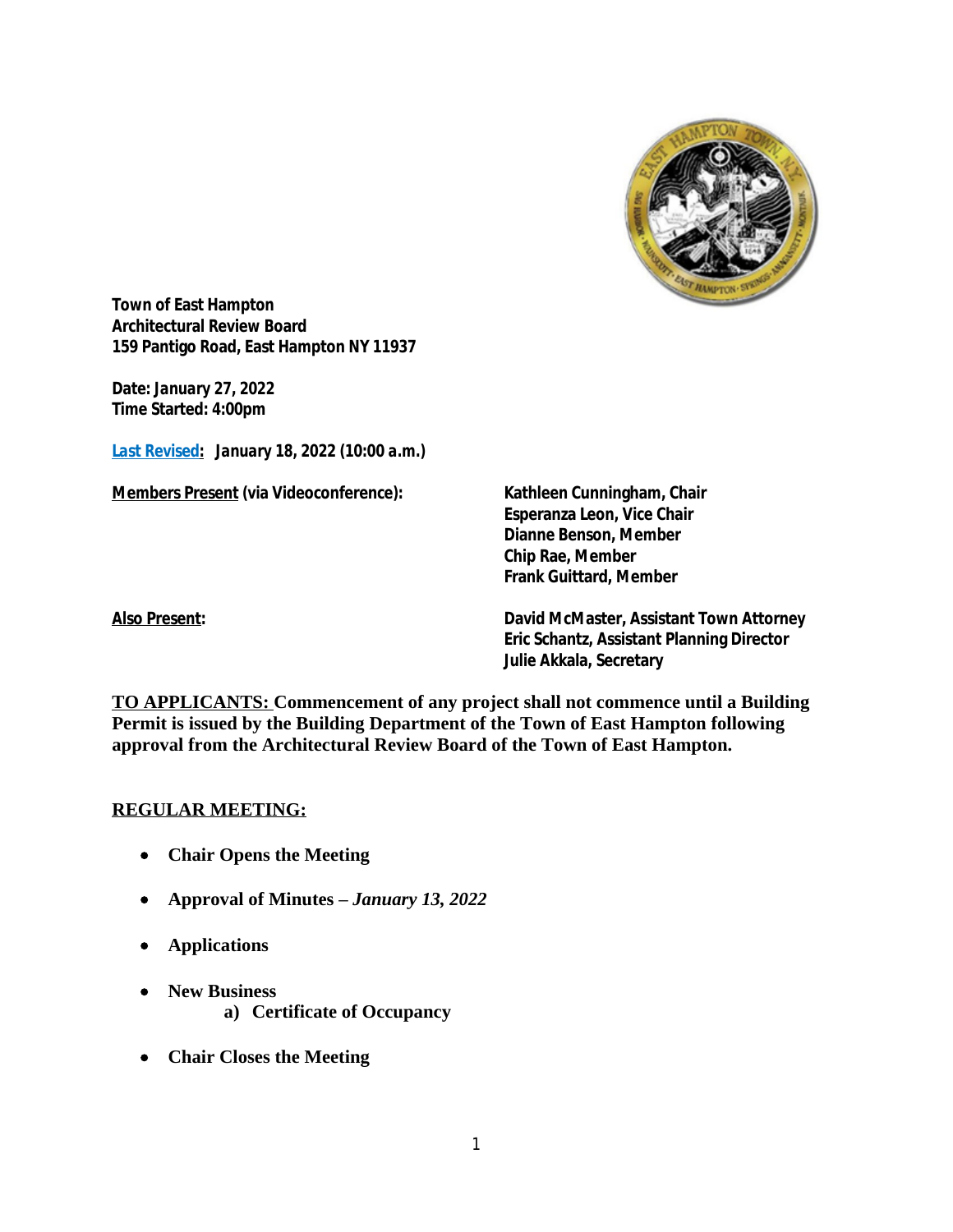## **Change to Commercial:**

**1. Southampton Hospital Assoc. SCTM# 300-165-5-22 240 Meeting House Lane 400 Pantigo Place Southampton, NY 11968 East Hampton, NY 11937**

**2. BMC EH Holdings LLC - Modification SCTM#: 300-197-1-45 81 Montauk Highway 81 Montauk Highway Wainscott NY Wainscott NY** *Resolution dated:* **January 14, 2022**

**3. Adam Gottlieb/Gott Surf LLC SCTM#: 300-49-6-21 c/o: Land Planning Services 20 Surfside Ave, Unit 11 PO Box 1313 Montauk NY East Hampton NY**

## **Business Sign:**

**4. Red Door Grill SCTM# 300-197-2-10.1 c/o: Ocean Graphics 354 Montauk Highway 74 Montauk Highway, Unit 21 Wainscott East Hampton NY**

**5. Ulla Johnson SCTM# 300-172-12-1 c/o: Ocean Graphics 4 Amagansett Square 74 Montauk Highway, Unit 21 Amagansett, NY East Hampton, NY**

**6. Sun N Sound Owners SCTM# 300-5-1-12 c/o: Ocean Graphics 22 Soundview Dr 74 Montauk Highway, Unit 21 Montauk, NY East Hampton, NY**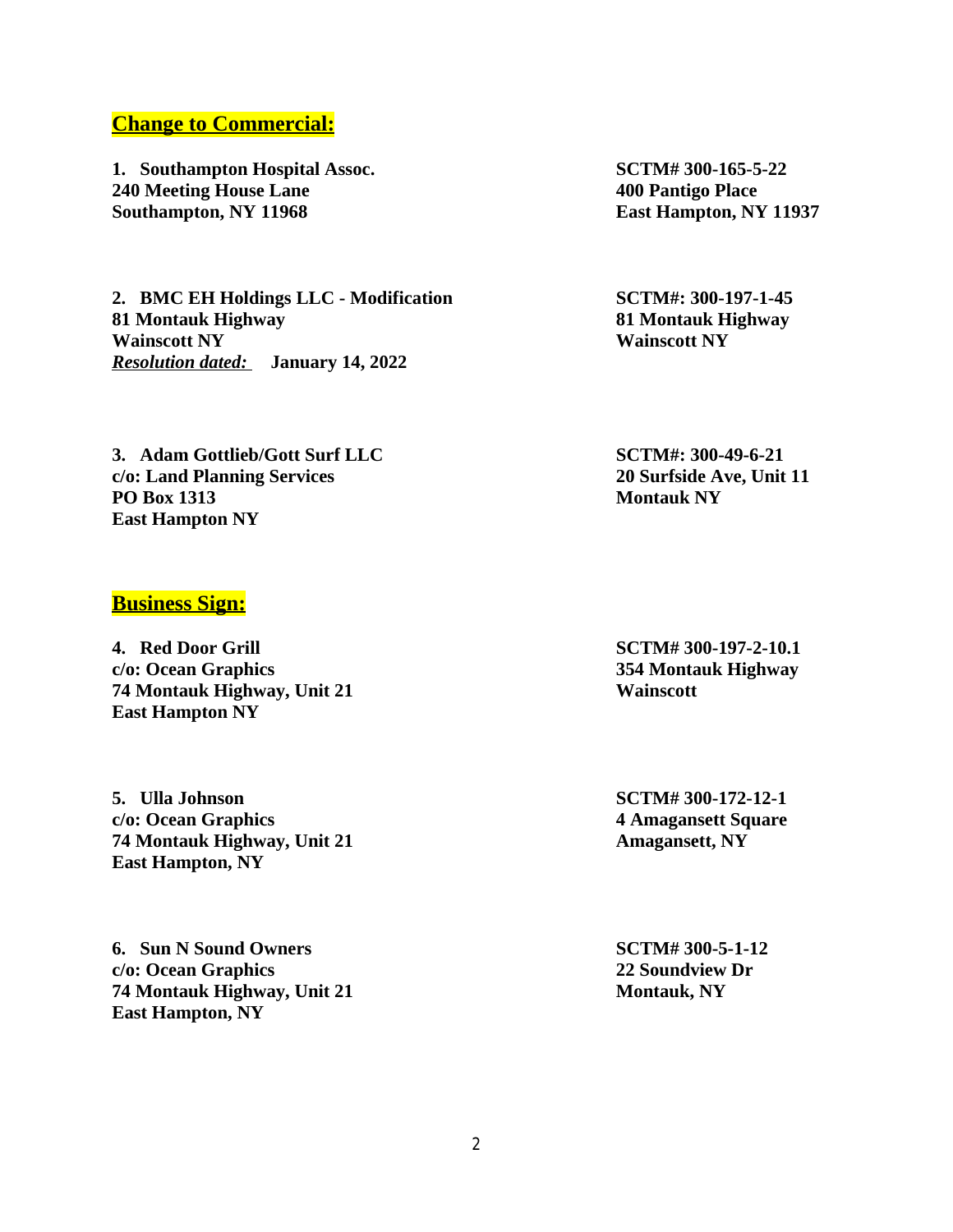#### **Fences, Walls, Gates & Berms:**

**7. Robin Clementi SCTM# 300-192-1-33 17 Corn Mill Ct 34 W Gate Road Upper Saddle River NJ Wainscott, NY** 

**8. Harry Pinkerton IV SCTM#300-166-4-1.4 c/o: Joel Halsey 92 Spring Close Hwy PO Box 5030 East Hampton, NY Montauk, NY**

**9. Lackawanna LLC SCTM# 300-35-5-7 c/o: Ian Hanbach @ Laguardia Design 22 Hedges Banks Drive PO Box 268 East Hampton, NY 11937 Watermill, NY**

## **Agricultural Overlay:**

**10. 55 Wainscott Hollow, LLC SCTM#: 300-196-01-21 c/o: J.C. Construction Management Corp. 49 Wainscott Hollow Rd P.O. Box# 5043 Wainscott, NY East Hampton, NY**

**11. Beach Lane-N2J LLC SCTM# 300-200-2-17 c/o: Britton Bistrian 70 Beach Lane PO Box 2756 Wainscott, NY 11975 Amagansett, NY 11930**

**12. Matthew Cantor -** *Modification* **SCTM# 300-200-2-3.1 c/o: Shawn Leonard 12 Beach Lane 230 Hampton Road Wainscott, NY Southampton, NY** Resolution dated: 4/12/18